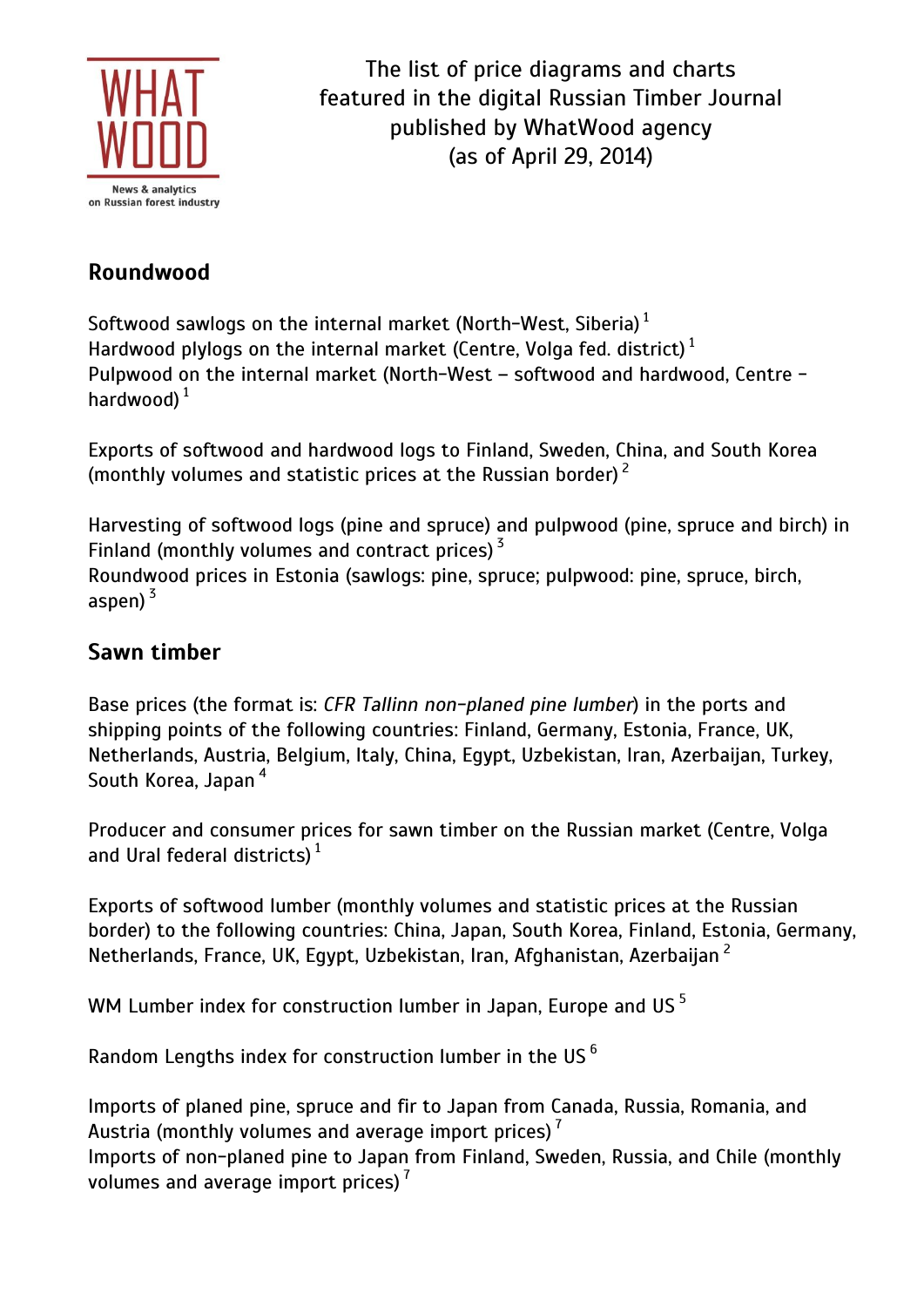Softwood lumber prices on the Vienna commodity exchange <sup>8</sup>

# **Pellets**

Base prices: FOB Vyborg to Sweden, FOB Arkhangelsk to Denmark, DAP Azzano Decimo to Italy, FOB Vanino to South Korea<sup>4</sup>

Exports of pellets (monthly volumes and statistic prices at the Russian border) to the following countries: Denmark, Sweden, South Korea, Finland, Latvia, Italy, Germany<sup>2</sup>

Pellet prices on the internal Russian market  $1$ 

PIX index – Europe  $^{10}$ 

### **Wood-based panels**

Producer prices on the internal market (plywood, chipboard, fibreboard)  $^{\rm 1}$ 

OSB imports from Romania, Canada, Latvia, and China (monthly volumes and statistic prices at the Russian border) <sup>2</sup>

Base prices for OSB imported into Russia from Romania (FCA Radauti, FCA Brasov, DAP Temryuk), Latvia (FCA Bolderaja, CPT Kaliningrad), and Canada (FCA Boucherville, CIF St. Petersburg)<sup>4</sup>

### **Pulp & paper products**

Producer prices: pulp (average for Russia; North-West, Volga fed. district, Siberia), unbleached kraftliner (average for Russia, Centre, North-West, Volga fed. district, Siberia), fluting, newsprint, writing & copybook paper, printing (offset) paper  $1$ 

RAO Bumprom index: virgin-fibre and recovered fluting, virgin-fibre board (kraftliner), recovered board (testliner), bleached board for top layers (top-liner), newsprint, wastepaper of MS-5B grade<sup>9</sup>

PIX indices: Europe – NBSK pulp, BHKP pulp, newsprint, kraftliner; China: NBSK pulp, BHKP pulp<sup>10</sup>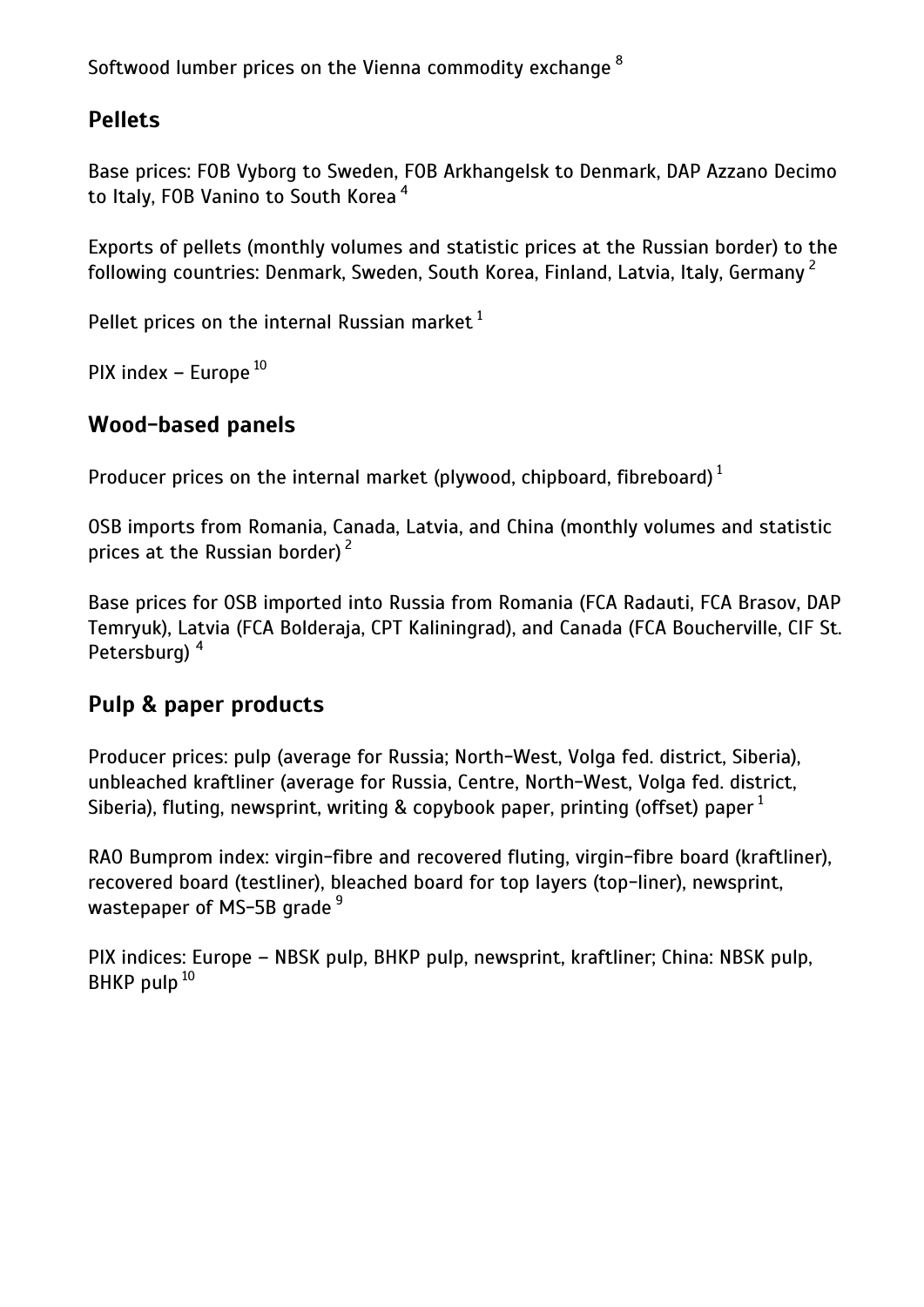$1$ Source: Russian Statistic Service. Weighted average prices excluding all indirect taxes (VAT, excise etc.) For ready products, ex-mill selling prices are indicated (except for the lumber consumer prices which are sales prices to retail end-users in Russia). Roundwood prices include roadside delivery from the stump. According to the data of Federal Forestry Service and WhatWood analysts, timber removal from roadside to the consuming mill costs 200 RUR per m3 on the average (4 RUR per m3 for 1 km), loading and unloading operations – 150 RUR per m3, while VAT amounts to 18%. Therefore, log selling prices at the processing mills are higher by around 350 RUR + VAT.

<sup>2</sup> Source: Russian Federal Customs; WhatWood analysis of Customs data. Monthly volumes and average statistic prices at the Russian border.

<sup>3</sup> Source: Metla institute (Finland). Prices in Finland are over bark, in Estonia under bark. For Estonia, only state forests are counted. VAT is not included (23% in Finland). For Estonia, prices are roadside, for Finland contract prices are presented (82% of all contracts specify stumpage prices, 18% - roadside prices).

<sup>4</sup>Source: WhatWood analysis of Customs data. Prices in €/m3 for Europe, in \$/m3 for Asia & Middle East, for Russian-made lumber and pellets; for OSB imported to Russia. The data is refreshed quarterly.

<sup>5</sup> Source: International Wood Markets Inc. (Canada) Wood Markets Structural Lumber Price Index represents average, delivered, C&F (CFR) selling prices on the markets of Japan, Europe and USA.

 $^6$  Source: Random Lengths (USA). Random Lengths Framing Lumber Composite Price represents weighted average of key prices on the American market (15 key softwood lumber price indices). The figures are converted into metric system from board feet.

 $^7$ Source: Japanese Ministry of Finance. Monthly volumes and average statistic import prices for softwood lumber in Japan. Commodity codes: planed spruce, pine and fir – 4407 10110, non-planed pine – 4407 10121.

 $^8$ Source: Vienna commodity exchange. Base prices of the exchange for softwood lumber, 4-6 m, sold on the wholesale domestic Austrian market, in Euro, VAT exclusive, shipping-dry condition.

 $9$  Source: RAO Bumprom. The price index reflects average Russian shipping prices and is based on the data of over 50 makers of pulp and paper products. Prices are VAT inclusive, on franco supplier's warehouse terms (for recovered paper – franco customer's warehouse).

 $10$  Source: FOEX Indexes Ltd. (Finland). Average market prices including duties, based on the producers' data. NBSK stands for northern bleached softwood kraft pulp, BHKP for bleached hardwood kraft pulp (eucalyptus or birch for Europe, eucalyptus, acacia or birch for China). Pulp prices are CIF North Atlantic or North Sea port for Europe, CIF Shanghai or similar Chinese port for China. NBSK pulp prices for China are for products delivered from North America and Europe. Newsprint prices are for products with 45 g/m2 density and 58-60 ISO brightness. Kraft-liner prices are for uncoated products from long-fibre chemical pulp with 175 g/m2 density and 45-50 ISO brightness. Pellet prices are for ENPlus-A2/ÖNORM M 7135 in Germany and Austria, VAT exclusive, including loading and delivery at the client's warehouse within 50 km range.

WhatWood republishes indices of Wood Markets, Random Lengths, RAO Bumprom and FOEX with written permission granted by respective companies.